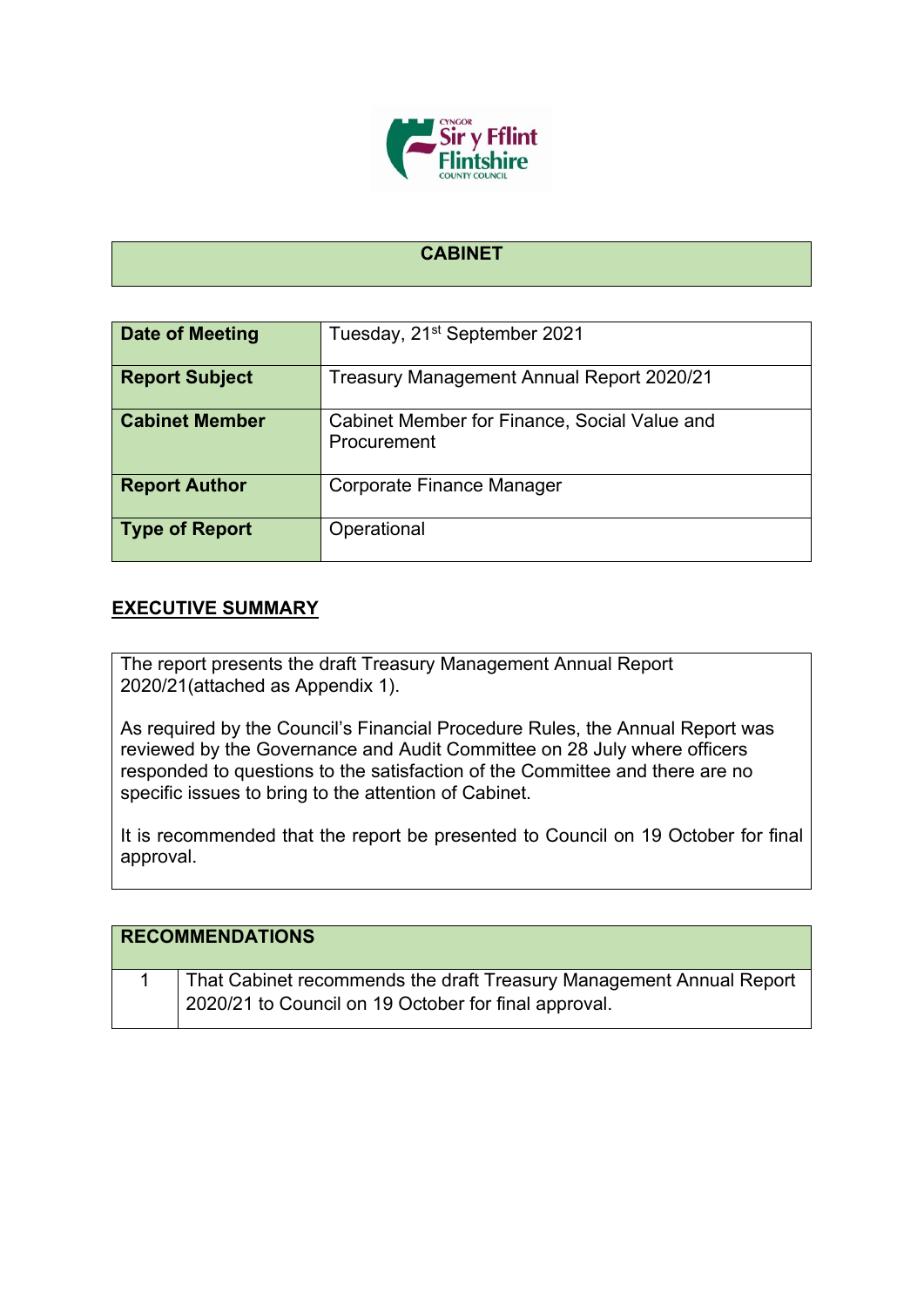## **REPORT DETAILS**

| 1.00 | <b>EXPLAINING THE ANNUAL REPORT</b>                                                                                                                                                                                                                                                                                                                                                                                                                 |
|------|-----------------------------------------------------------------------------------------------------------------------------------------------------------------------------------------------------------------------------------------------------------------------------------------------------------------------------------------------------------------------------------------------------------------------------------------------------|
| 1.01 | On 18 February 2020, following the recommendation of the Cabinet and<br>consideration by the Audit Committee, the Council approved the Treasury<br>Management Strategy 2020/21.                                                                                                                                                                                                                                                                     |
| 1.02 | The Council delegates responsibility for the implementation and regular<br>monitoring of its treasury management policies and practices to Cabinet,<br>and for execution and administration of treasury management decisions to<br>the Corporate Finance Manager, who acts in accordance with the<br>Council's Treasury Management Policy Statement, Strategy and Practices.                                                                        |
| 1.03 | The Council has nominated the Governance and Audit Committee to be<br>responsible for ensuring effective scrutiny of Treasury Management<br><b>Strategy and Policies.</b>                                                                                                                                                                                                                                                                           |
|      | <b>CONSIDERATIONS</b>                                                                                                                                                                                                                                                                                                                                                                                                                               |
| 1.04 | The draft Treasury Management Annual Report 2020/21 is attached as<br>Appendix 1. As required by the Council's Financial Procedure Rules, this<br>Annual Report was reviewed by the Governance and Audit Committee on<br>28 July where officers responded to questions to the satisfaction of the<br>Committee and there are no specific issues to bring to the attention of<br>Cabinet.                                                            |
|      | It is recommended that the report be presented to Council on 19 <sup>th</sup> October<br>for final approval.                                                                                                                                                                                                                                                                                                                                        |
|      | <b>Summary of Key Points</b>                                                                                                                                                                                                                                                                                                                                                                                                                        |
| 1.05 | The major influence on the UK economy in 2020/21 was the COVID-19<br>Pandemic. The Bank of England cut the Bank Rate to 0.1% and the UK<br>Government provided a range of fiscal stimulus measures to support the<br>economy through this unprecedented time. Section 2 of the report provides<br>a full economic and interest rate review for 2020/21.                                                                                             |
|      | The uncertainty created by the negotiations towards the UK's exit from the<br>European Union continued until almost the end of 2020, with a trade deal<br>being agreed with only days to spare before the 11pm, 31 December<br>deadline.                                                                                                                                                                                                            |
| 1.06 | Short term money market rates remained at very low levels which<br>continued to have a significant impact on investment income. The average<br>return on Council investments for the year was 0.03%. Section 4 provides<br>further details of the Council's investment activity during the year.                                                                                                                                                    |
| 1.07 | Public Works Loan Board (PWLB) long term rates temporarily increased<br>during the Government's consultation on the PWLB loans facility, but<br>returned to their previously low levels when the results of the consultation<br>were announced in November 2020. A total of £8.96m PWLB loans were<br>taken out during the year. Of these, £3.96m have been on-lent to NEW<br>Homes, the Council's wholly owned subsidiary, to fund the building of |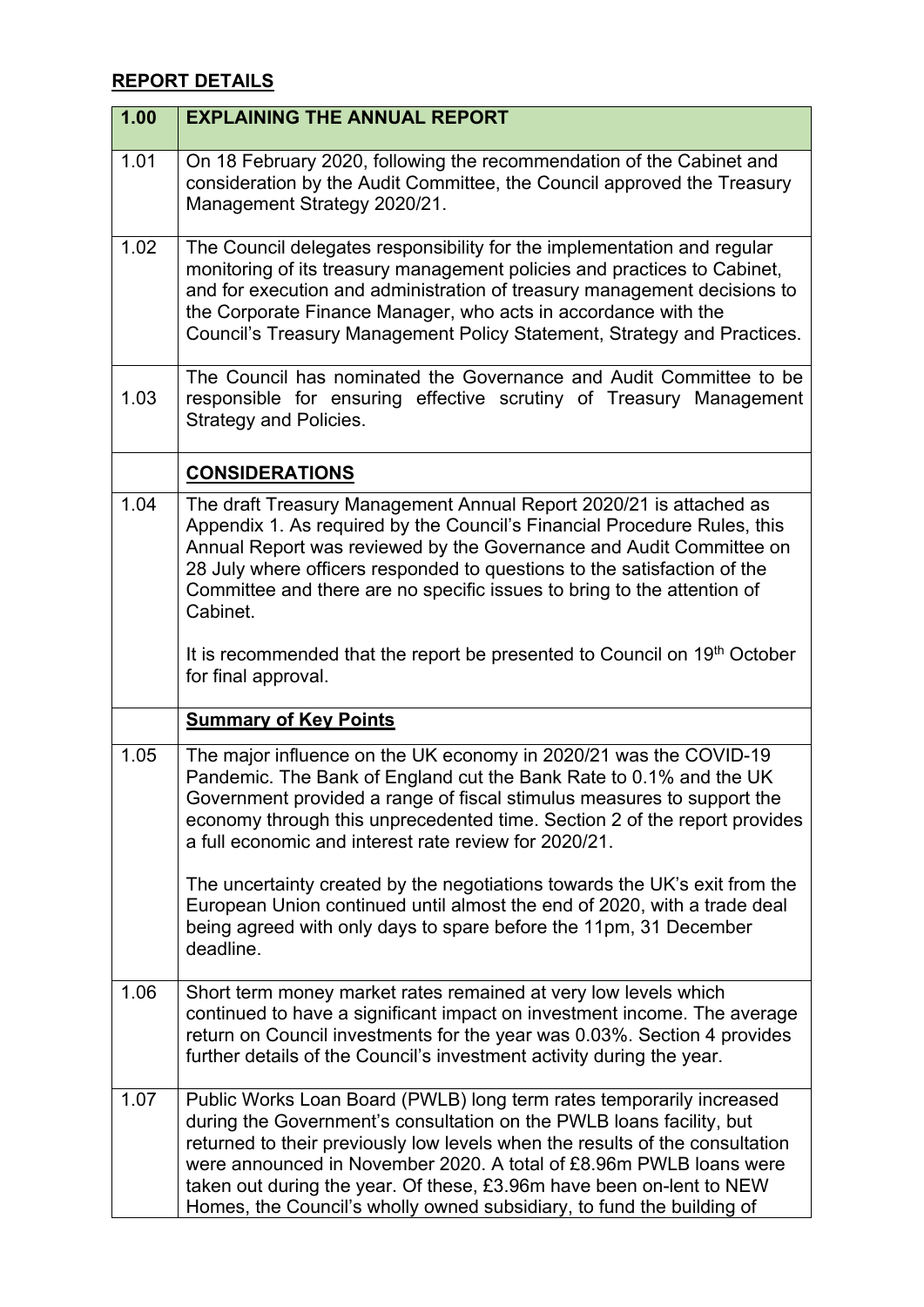|      | affordable homes in Flintshire. Section 3 provides more information on<br>borrowing and debt management during the year.                                                                                                                                                                                                                                                  |
|------|---------------------------------------------------------------------------------------------------------------------------------------------------------------------------------------------------------------------------------------------------------------------------------------------------------------------------------------------------------------------------|
| 1.08 | Debt rescheduling opportunities were considered by officers and the<br>Council's treasury management advisors. The premium charged for early<br>repayment of PWLB debt remained relatively expensive for the loans in the<br>Council's portfolio and therefore unattractive for debt rescheduling activity.<br>As a consequence, no rescheduling activity was undertaken. |
| 1.09 | The treasury function operated within the limits detailed in the Treasury<br>Management Strategy 2020/21.                                                                                                                                                                                                                                                                 |

| 2.00         | <b>RESOURCE IMPLICATIONS</b>                        |
|--------------|-----------------------------------------------------|
| $\vert$ 2.01 | Financial implications are addressed in the report. |

| 3.00         | <b>CONSULTATIONS REQUIRED / CARRIED OUT</b>                        |
|--------------|--------------------------------------------------------------------|
| $\vert$ 3.01 | Arlingclose Ltd, being the Council's treasury management advisors. |

| 4.00 | <b>RISK MANAGEMENT</b>                                                                                                                                                          |
|------|---------------------------------------------------------------------------------------------------------------------------------------------------------------------------------|
| 4.01 | Risk Management directly addressed within the report and appendices<br>including identification of risks and measures to mitigate likelihood and<br>impact of risks identified. |

| 5.00 | <b>APPENDICES</b>                                        |
|------|----------------------------------------------------------|
| 5.01 | App 1 - Draft Treasury Management Annual Report 2020/21. |

| 6.00 | LIST OF ACCESSIBLE BACKGROUND DOCUMENTS                                                                                                     |
|------|---------------------------------------------------------------------------------------------------------------------------------------------|
| 6.01 | <b>Contact Officer:</b> Chris Taylor – Strategic Finance Manager<br>Telephone: 01352 703309<br>E-mail: christopher.taylor@flintshire.gov.uk |

| 7.00   | <b>GLOSSARY OF TERMS</b>                                                                             |
|--------|------------------------------------------------------------------------------------------------------|
| ∣ 7.01 | Authorised Limit: A statutory limit that sets the maximum level of<br>external debt for the Council. |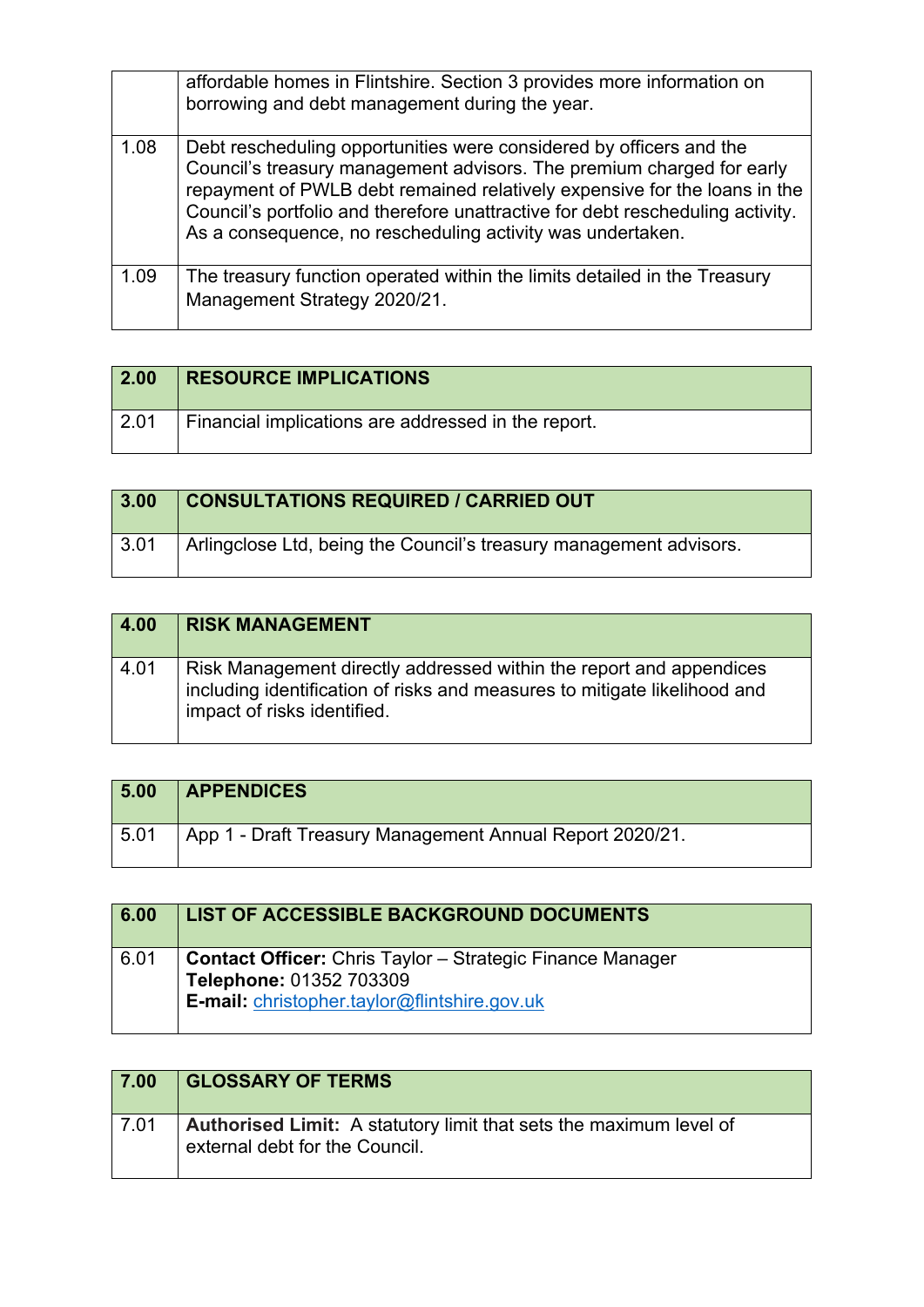**Balances and Reserves:** Accumulated sums that are held, either for specific future costs or commitments (known as earmarked) or generally held to meet unforeseen or emergency expenditure.

**Bank Rate:** The official interest rate set by the Bank of England's Monetary Policy Committee and what is generally termed at the "base rate".

**Basis Point:** A unit of measure used in finance to describe the percentage change in the value or rate of a financial instrument. One basis point is equivalent to 0.01% (1/100th of a percent). In most cases, it refers to changes in interest rates and bond yields. For example, if interest rates rise by 25 basis points, it means that rates have risen by 0.25% percentage points.

**Bond:** A certificate of debt issued by a company, government, or other institution. The bond holder receives interest at a rate stated at the time of issue of the bond. The price of a bond may vary during its life.

**Capital Expenditure:** Expenditure on the acquisition, creation or enhancement of capital assets.

**Capital Financing Requirement (CFR):** The Council's underlying need to borrow for capital purposes representing the cumulative capital expenditure of the local authority that has not been financed.

**Certificates of Deposits (CD's**): A savings certificate entitling the bearer to receive interest. A CD bears a maturity date, a specified fixed interest rate and can be issued in any denomination. CDs are generally issued by commercial banks. The term of a CD generally ranges from one month to five years.

**Consumer Price Index (CPI):** The UK's main measure of inflation (along with Retail Price Index or 'RPI') The Monetary Policy Committee of the Bank of England set the Bank Rate in order to try and keep CPI at or close to the target set by the Government. The calculation of CPI includes many items of normal household expenditure but excludes some items such as mortgage interest payments and Council Tax.

**Corporate Bonds:** Corporate bonds are bonds issued by companies. The term is often used to cover all bonds other than those issued by governments in their own currencies and includes issues by companies, supranational organisations and government agencies.

**Cost of Carry:** The "cost of carry" is the difference between what is paid to borrow compared to the interest which could be earned. For example, if one takes out borrowing at 5% and invests the money at 1.5%, there is a cost of carry of 3.5%.

**Counterparty List:** List of approved financial institutions with which the Council can place investments.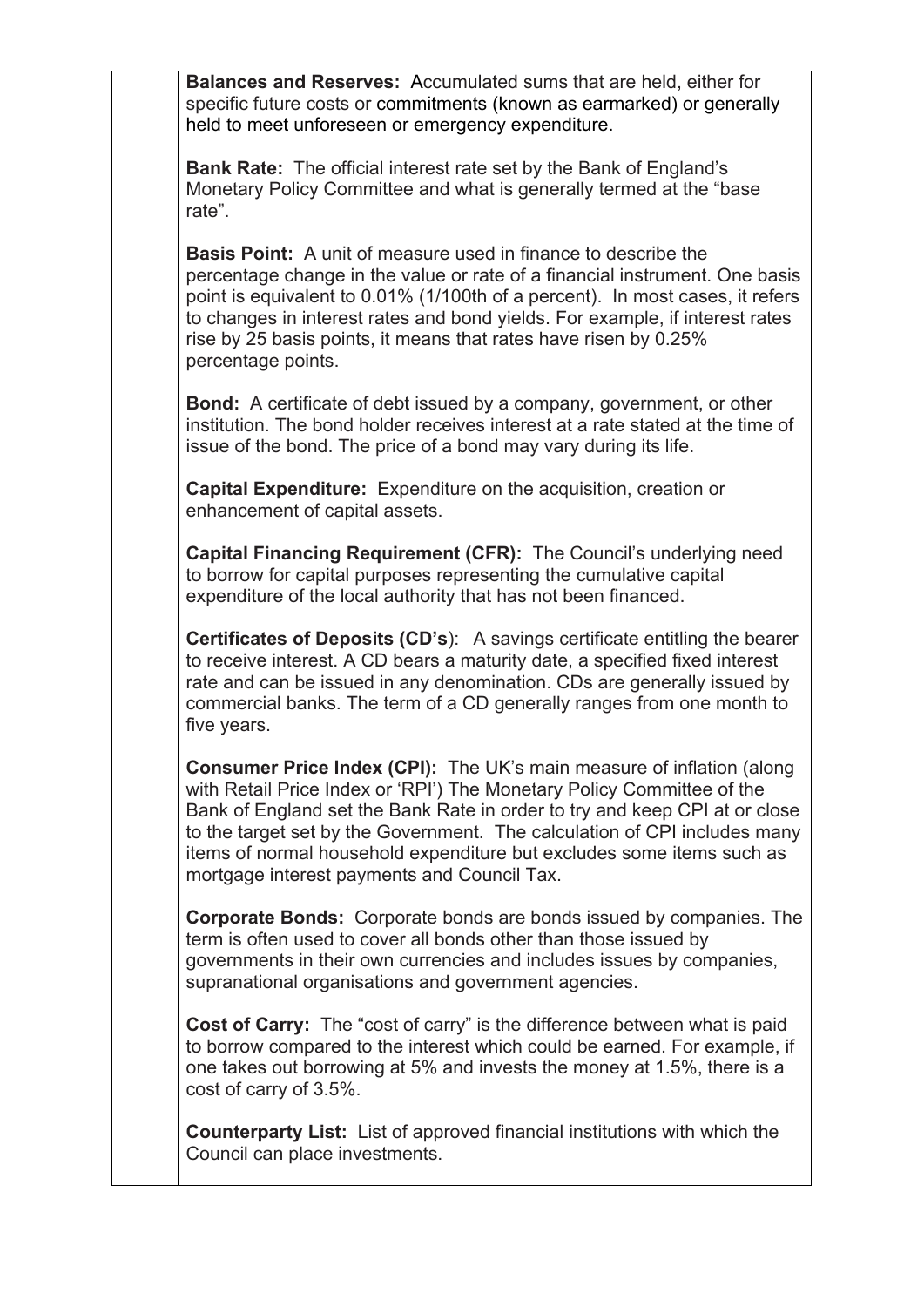**Credit Rating**: Formal opinion by a registered rating agency of a counterparty's future ability to meet its financial liabilities; these are opinions only and not guarantees.

**Debt Management Office (DMO**): The DMO is an Executive Agency of Her Majesty's Treasury and provides direct access for local authorities into a government deposit facility known as the Debt Management Account Deposit Facility (DMADF). All deposits are guaranteed by HM Government and therefore have the equivalent of a sovereign credit rating.

**Federal Reserve:** The US central bank, the equivalent of the Bank of England. (Often referred to as "the Fed").

**Financial Instruments**: Financial instruments are tradable assets of any kind. They can be cash, evidence of an ownership interest in an entity, or a contractual right to receive or deliver cash or another financial instrument

**Gilts:** Gilts are bonds issued by the UK Government. They take their name from 'gilt-edged'. They are deemed to be very secure as the investor expects to receive the full face value of the bond to be repaid on maturity.

**IFRS**: International Financial Reporting Standards.

**LIBID:** The London Interbank Bid Rate (LIBID) is the rate bid by banks on Eurocurrency deposits (i.e. the rate at which a bank is willing to borrow from other banks).

**LIBOR:** The London Interbank Offered Rate (LIBOR) is the rate of interest that banks charge to lend money to each other. The British Bankers' Association (BBA) work with a small group of large banks to set the LIBOR rate each day. The wholesale markets allow banks who need money to borrow from those with surplus amounts. The banks with surplus amounts of money are keen to lend so that they can generate interest which it would not otherwise receive.

**LOBO:** Stands for Lender Option Borrower Option. The underlying loan facility is typically very long-term - for example 40 to 60 years - and the interest rate is fixed. However, in the LOBO facility the lender has the option to call on the facilities at pre-determined future dates. On these call dates, the lender can propose or impose a new fixed rate for the remaining term of the facility and the borrower has the 'option' to either accept the new imposed fixed rate or repay the loan facility.

**Maturity:** The date when an investment or borrowing is repaid.

**Maturity Structure / Profile:** A table or graph showing the amount (or percentage) of debt or investments maturing over a time period.

**Minimum Revenue Provision (MRP**): An annual provision that the Council is statutorily required to set aside and charge to the Revenue Account for the repayment of debt associated with expenditure incurred on capital assets.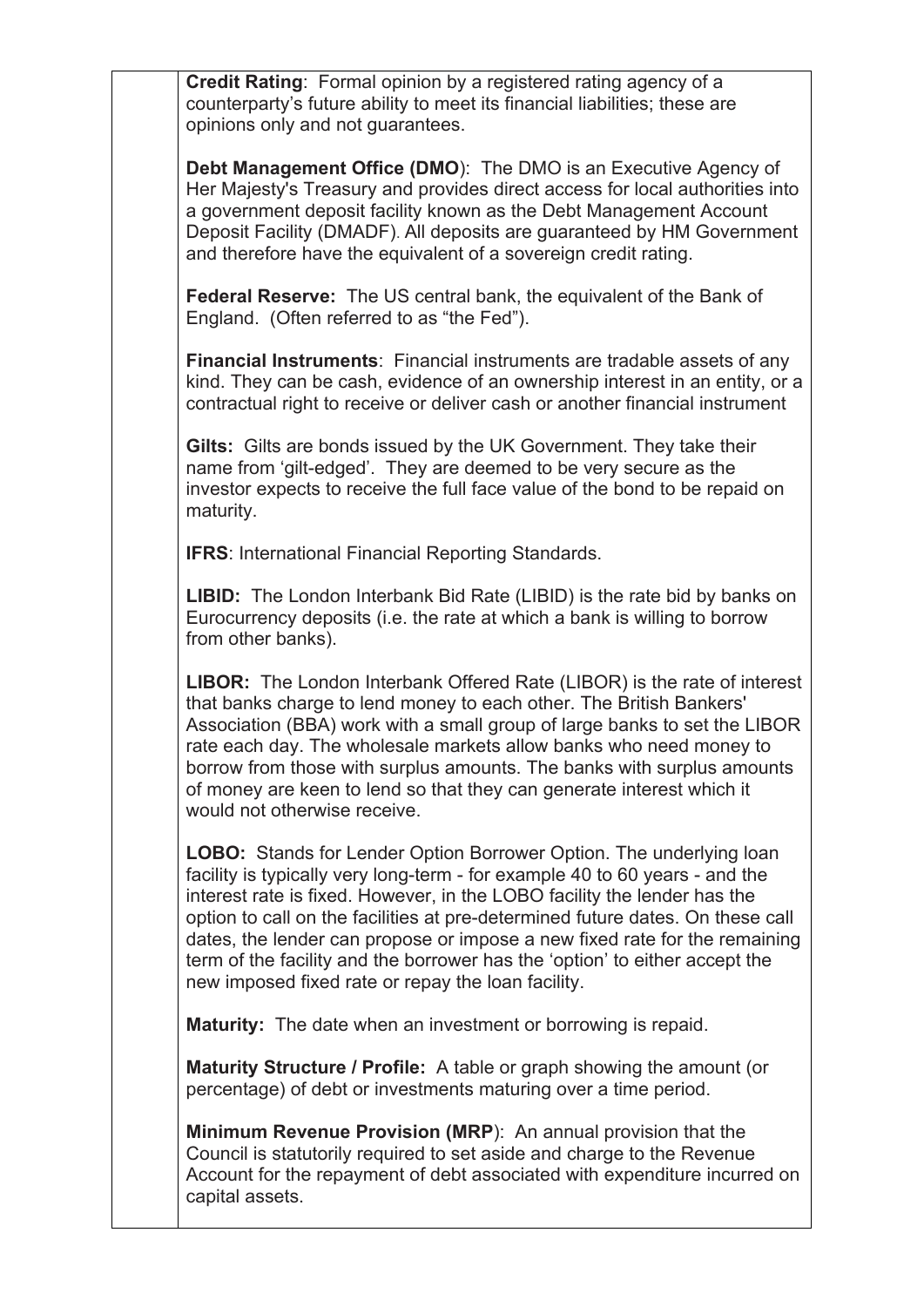**Monetary Policy Committee (MPC):** Government Body that sets the Bank Rate. Its primary target is to keep inflation within 1% of a central target of 2%. Its secondary target is to support the Government in maintaining high and stable levels of growth and employment.

**Money Market Funds (MMF**): Pooled funds which invest in a range of short term assets providing high credit quality and high liquidity.

**Non Specified Investment:** Investments which fall outside the WG Guidance for Specified investments (below).

**Operational Boundary:** This linked directly to the Council's estimates of the CFR and estimates of other day to day cash flow requirements. This indicator is based on the same estimates as the Authorised Limit reflecting the most likely prudent but not worst case scenario but without the additional headroom included within the Authorised Limit.

**Premiums and Discounts**: In the context of local authority borrowing, (a) the premium is the penalty arising when a loan is redeemed prior to its maturity date and

(b) the discount is the gain arising when a loan is redeemed prior to its maturity date.

**Prudential Code:** Developed by CIPFA and introduced in April 2004 as a professional code of practice to support local authority capital investment planning within a clear, affordable, prudent and sustainable framework and in accordance with good professional practice.

**Prudential Indicators:** Indicators determined by the local authority to define its capital expenditure and asset management framework. They are designed to support and record local decision making in a manner that is publicly accountable; they are not intended to be comparative performance indicators

**Public Works Loans Board (PWLB):** The PWLB is a statutory body operating within the United Kingdom Debt Management Office, an Executive Agency of HM Treasury. The PWLB's function is to lend money from the National Loans Fund to local authorities and other prescribed bodies, and to collect the repayments.

**Quantitative Easing (QE):** In relation to the UK, it is the process used by the Bank of England to directly increase the quantity of money in the economy. It does not involve printing more banknotes. Instead, the Bank buys assets from private sector institutions – that could be insurance companies, pension funds, banks or non-financial firms – and credits the seller's bank account. So the seller has more money in their bank account, while their bank holds a corresponding claim against the Bank of England (known as reserves). The end result is more money out in the wider economy.

**Retail Price Index (RPI):** A monthly index demonstrating the movement in the cost of living as it tracks the prices of goods and services including mortgage interest and rent.